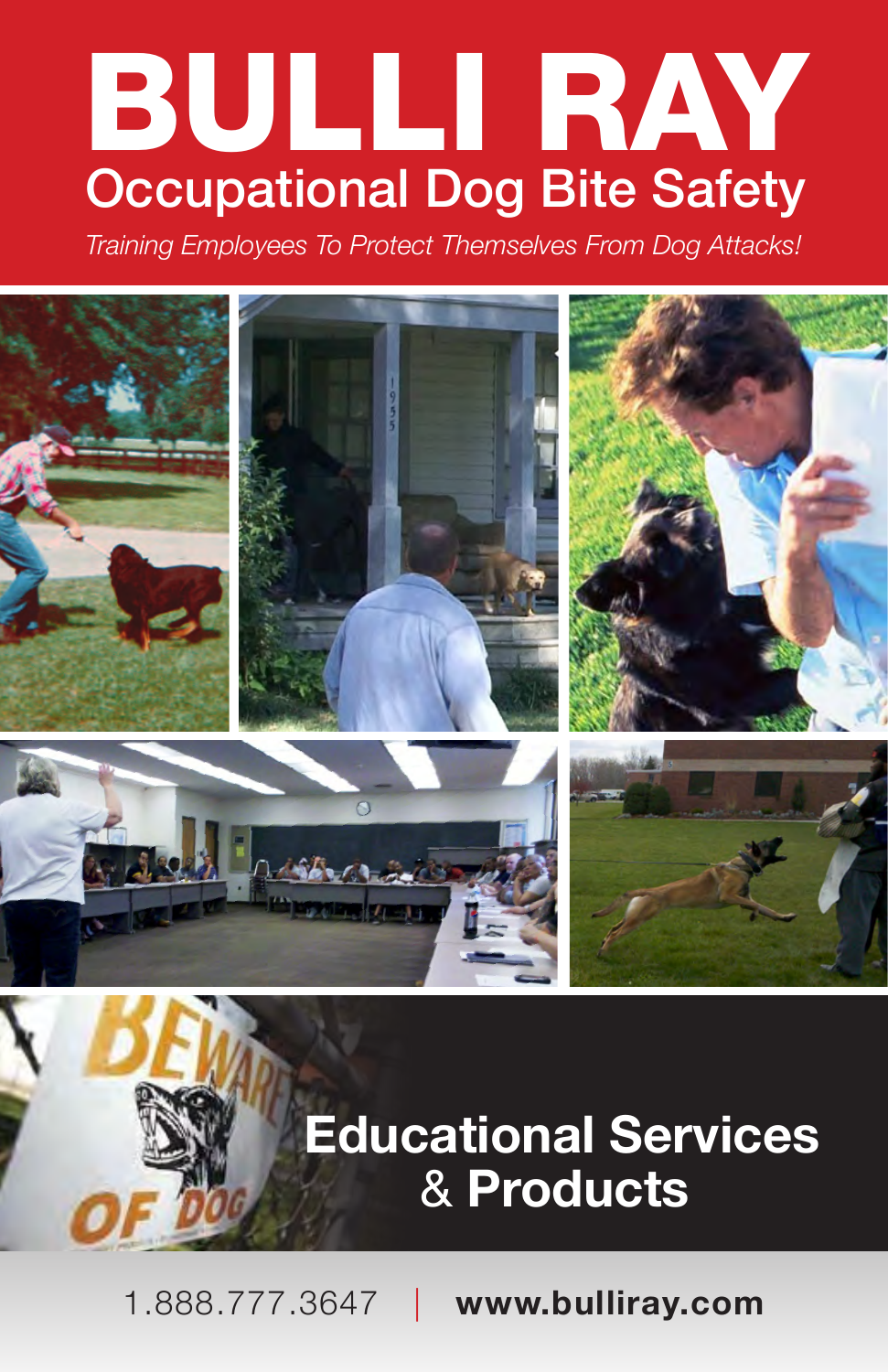



#### Dear Loyal and Future Clients,

In life, you are always told to pursue what you love and anyone who has seen me in action knows that Dog Bite Safety Training is what I love to do! I'm an extraordinarily lucky woman to be able to do this as my job; I have such a passion for training employees to be safe around dogs. Through our incredibly impressive and diverse client list, Bulli Ray has

been very fortunate to have had the opportunity to work with many wonderful companies with great management teams over the years.

 I would also like to extend thanks to Cynthia - our clients know why since she is the one I turn to get things done. If there is anything Cynthia and I can ever do for your company's dog bite safety issues please let us know.

Mitzi Robinson

*Mitzi Robinson, Founder/Owner*

"Before using Bulli Ray training and techniques, dog bites were a leading cause of workplace injuries in our Company. Some dog attacks were severe and resulted in serious injury to our employees. Mitzi and Cynthia helped us develop a comprehensive dog bite prevention strategy around the Bulli Ray methods and since we've been using their training materials and live dog presentations, our incidents of dog bites have decreased substantially. Our employees love the live dog experience and the hands-on training provided by the Bulli Ray team. Thanks for a job well done."

Mike Anderson, *Manager - Safety National Fuel Gas Company, Buffalo, NY / Erie, PA*

### Our Mission: Bulli Ray trains

and equips field employee to avoid or minimize dog attacks. We do this through effective life saving training programs, supplemented by proven innovative safety products.

#### **No one has performed more training or authored more materials on the subject of dog bite safety than Bulli Ray.**

| Onsite Occupational Dog Bite Safety Training      | $\overline{2}$ |
|---------------------------------------------------|----------------|
| Train the Trainer Conferences                     | 2              |
| Management Level Dog Bite Prevention Workshops    | $\overline{2}$ |
| Trade Show & Conference Demonstrations            | 3              |
| Safety Products & Resources                       | 3              |
| Sponsored Community Relations Events              | 3              |
| Safety Talk Training Resource DVD                 | $\overline{4}$ |
| Occupational Dog Bite Safety DVDs                 | $\overline{4}$ |
| Dog Bite Prevention Computer-Based Training (CBT) | 5              |
| Pop Action Umbrella (dog stopper)                 | $\overline{7}$ |
| Dog Bite Sticks                                   | 6              |
| Dog Bite Safety Posters                           | 6              |
| SprayShield Dog Deterrent Spray                   | 4              |
| Dog Bite Safety Kits                              | $\overline{7}$ |
| <b>Training Power Points</b>                      | 7              |



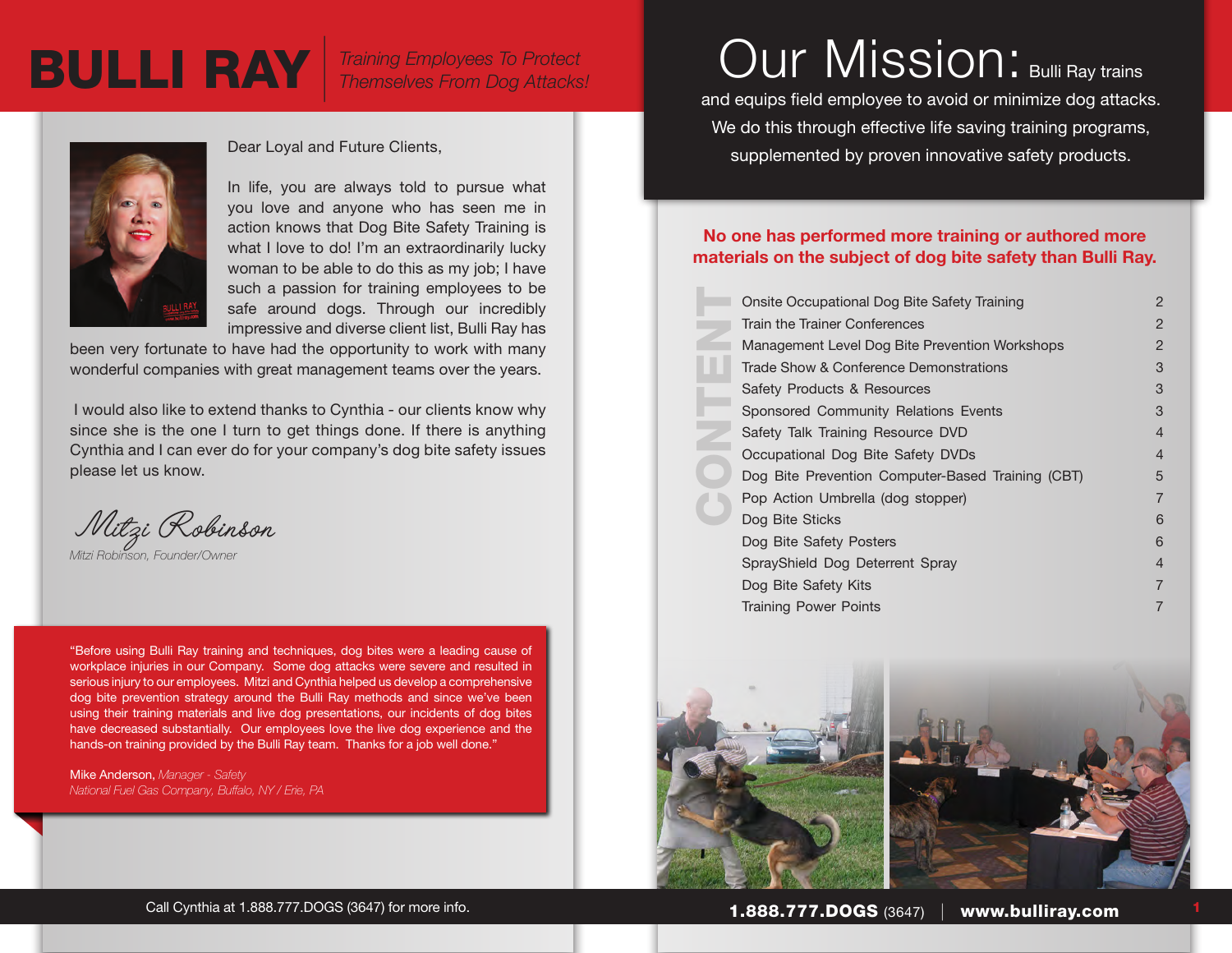# **BULLI RAY | Services & Education**

#### **Onsite Occupational Dog Bite safety Training (At your Location)**

This interactive class will demonstrate frequently encountered situations in which employees are likely to find themselves around dogs in the field. This involves participation from the attendees, which enhances the learning experience. During these two-hour sessions, your personnel will experience the excitement of watching real live dogs in action. There is no replacement for the practical learning experience. Using dogs during these courses delivers a reality and sense of urgency that can't be felt while simply reading about dog bite safety. It only takes one session for your personnel to become significantly more prepared to handle a dog attack.

#### **Certified Train the Trainer Conferences** (3 Days)

Certified Train the Trainer conferences are held yearly - these are three days of intensive training sessions intended to provide Bulli Ray Occupational Dog Bite Safety (ODBS) certification. This certification can be used by in-house safety leaders that need to conduct training within their company or organization. Attendees will leave with the tools to create a customized ODBS training and curriculum specifically designed for your company. Attendees will be trained in: using the tools and training to successfully evaluate and assess risk of attack, defend against single dog and pack attacks, identify breeds that pose a threat, and effectively identify and report dangerous dog attack and potential attack situations. Train the trainer conferences may be scheduled at a company's onsite training location if six or more attendees sign up for a TTT conference.

#### **Management Level Dog Bite Prevention Workshops** (4 Hours)

Management Level Dog Bite Prevention Workshops teach corporate safety, operational, and field leaders for establishing and managing on-going occupational dog bite safety programs. Our goal is to assist leadership in understanding the environment their employees consistently face. They will gain an understanding of pre-attack avoidance techniques, and create their own safety plan. Bulli Ray will also go over your company practices. This will help eliminate ongoing dog bite safety problems. No ODBS Certification.

#### **Trade Show & Conference Demonstrations**

Bulli Ray regularly performs dog attack simulations and training at trade shows and conferences - including the National Safety Congress & American Association of Safety Engineers. Our one-hour sessions are extremely popular, and bring awareness to dog bite safety issues. The sessions demonstrate excellent practical and preventive measures to take, and provide a source of entertainment and conversation at the event.

#### **Safety Products & Resources**

Bulli Ray offers dog bite safety products and resources to many companies that include: utility providers, telecommunications, cable, city & county government agencies, delivery drivers, health departments, law enforcement, animal enforcement, lawn care providers, pest control, real estate, and door to door sales. Our Personal Protection Equipment (PPE) includes: dog bite sticks, dog stopper pop action-umbrellas, training videos, and other products teaching and promoting personal protection. See our website for our full catalog of safety products.

#### **Community Safety – It's a Human Problem!**

There are 68 million dogs who live in this nation. Annually, 5 million children are attacked, and 30 people parish as a result of dog attacks. There's no denying it, this issue affects all of us - training benefits everyone.

Dog bite safety is not just important to those companies who have service workers or field employees- dogs are everywhere, so the need to know how to keep yourself and your family safe from attacks is vital.

The majority of the information we receive about dog bite safety comes from misinformed sources- because of this, we feel that it is our duty to provide correct information about dog bite safety to as many people as we can reach.

Everyone in America needs to know how to stay safe from dog bites and attacks- this includes you, your family, friends, and neighbors. With the proper information about bite prevention and general safety, everyone can live happily with dogs in their community.

Bulli Ray will train at any company, or present at any conference, because dog bite safety is not just a corporate problem- it's a human problem.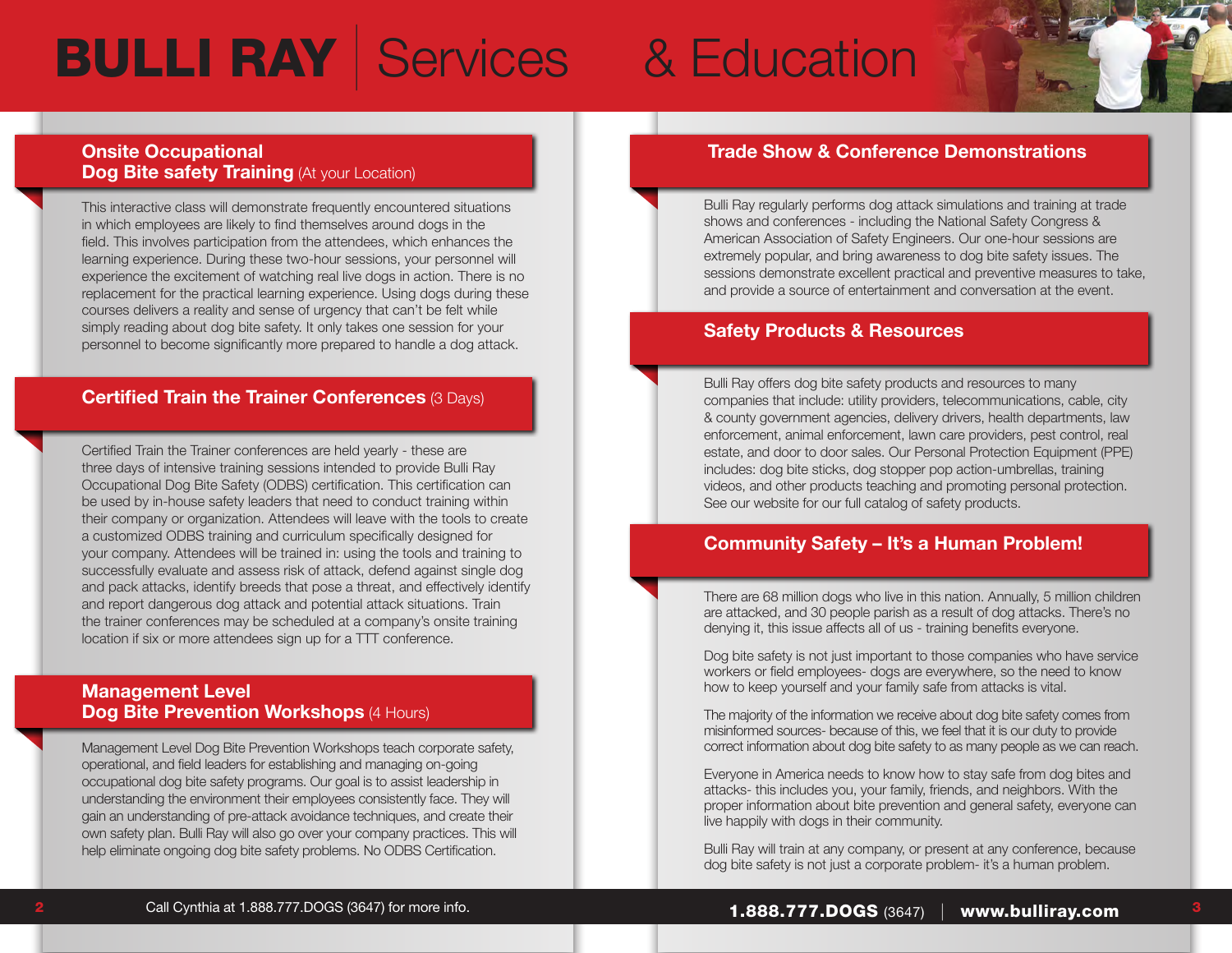### BULLI RAY | Products

#### #721 Safety Talk Training Resource DVD

This DVD delivers an entire year's worth of training on one disc! The Dog Bite Safety Talk video discusses a brand new subject each month, included are: how to evaluate the sites you visit, what to do when you're cornered in a yard, how to defend yourself from pack attacks, and much more. The information is quick and straight to the point – it is a fun and easy to follow tool that compacts loads of information about any dog bite scenario you could face, all in one DVD!

#### #723 Safety Talk handouts

Our Safety Talk Handouts can be purchased separately for distribution to employees. They are a great reference that complements our programs. Hand them out to employees that frequently encounter dogs on the job for a pocket guide that can be easily taken with them in the field. *Sold as a pack of 6.*

#### #115 Dog Bite Prevention DVD - BRAND NEW!

This 12 minute DVD is meant for the people who are often in the highest danger zones and whom encounter canines the most frequently. After viewing this brief video, you will know how to prevent attacks from dangerous dogs you may face on the job. This DVD provides instruction on: safety around owners and family members with a dog present, how to approach the front door safely- then enter the home, minimizing injuries in the event of an attack, and how to handle a pack attack scenario.

#### #112 Occupational Dog Bite Safety DVD

This DVD delivers loads of useful info pertaining to training employees on how to work safely in the field with dogs around. In only 17 minutes, it covers the most vital information needed for occupational dog bite safety and prevention. It is a great tool for a quick training session for base line knowledge of canine safety, or a fast refresher in addition to other dog bite safety training. Topics include: canine behavior, site evaluation, differences between submissive and dominate canines, self-protection and self-defense devices.

#### #725 Dog Bite Safety Cards

On these seven, doubled sided laminated cards, you will find detailed information about dog bite safety. Readers will find: the 10 commandments of dog bite safety, what to do if you are bitten, and 8 breed info cards. Breeds covered on the breed information cards are: the Presa Canario, American Bulldog, Cane Corso, Argentine Dogo, German Shepard, Rottweiler, Akita, American Pit Bull, Boerboel, and Fila Brasilerio.

#### #501 SprayShield Dog Deterrent Citronella Spray

SprayShield is a unique formula spray that is intended to stop an attacking dog. It is both safe and effective – meaning it will not actually harm the dog or you should you come in accidental contact with it. The spray easily clips onto the pockets of field workers, dog walkers, bike riders, or joggers for easy portability and access. Bulli Ray tested and approved.

#### #800 Dog Bite Prevention Computer-Based Training (CBT)

Online Training To Protect Employees From Dog Attacks!

Bulli Ray's Occupational Dog Bite Prevention online video training consists of 10 5-6 minute modules with a bank of questions and interactive scenarios to help reinforce the training concepts.

Dog Bite Safety Training Modules:

- Canine/Human Postures
- Employee Interaction w/Customers & Dogs
- I-Messages
- Site Evaluation
- Entering the Yard
- Approaching the Front Door
- While in the Home
- Making a Safe Exit
- Defense Against a Single Dog Attack
- Defense Against a Pack Attack

Dog Bite Prevention Computer-Based Training is now available for your LMS! Buy a license to give all your employees full time access to CBT training

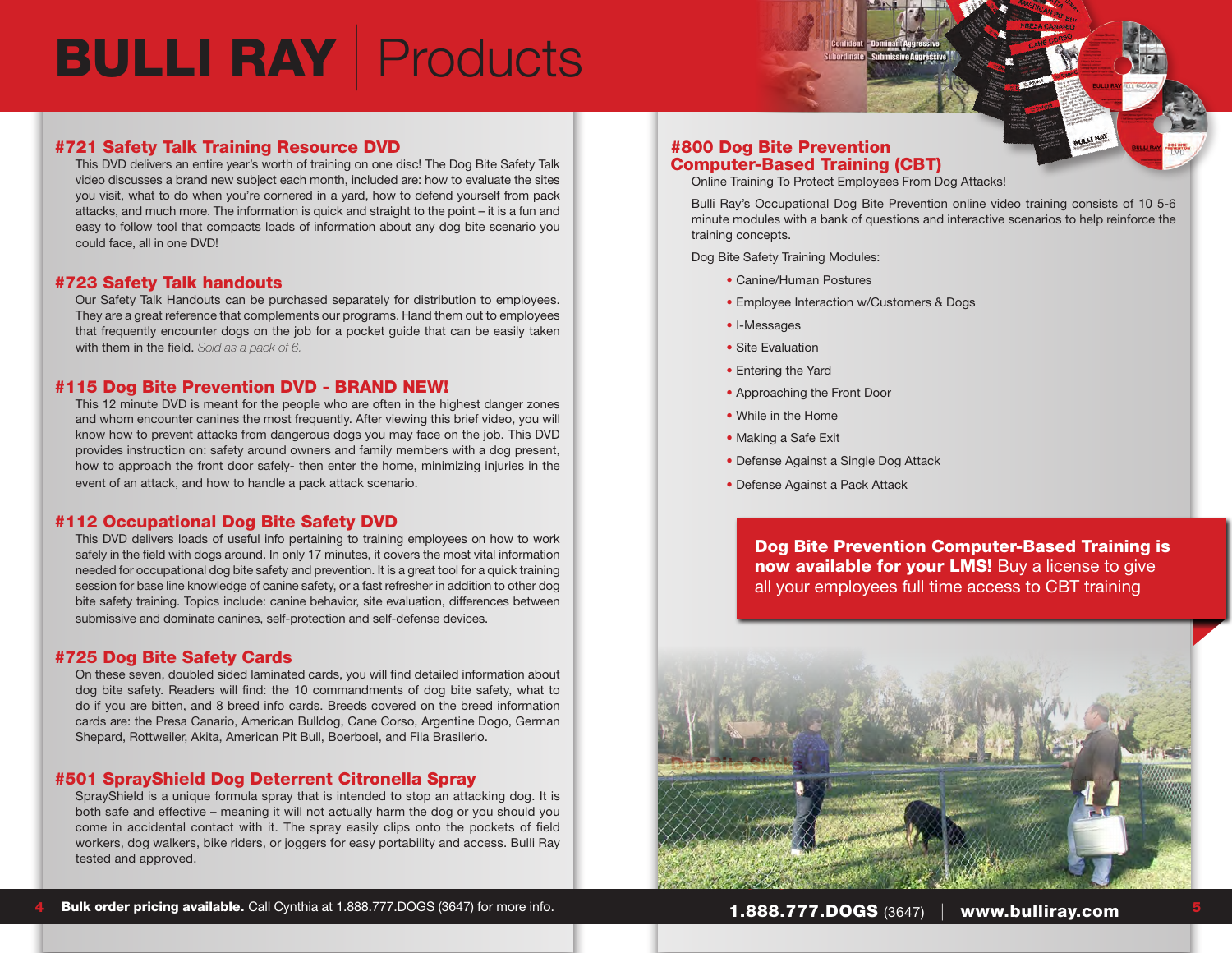## BULLI RAY | Products



#### Dog Batons

The dog baton is a good tool to have when you need to put something in between your body and an attacking dog. Put this in front of you when a dog is lunging for personal protection. The baton is made of solid nylon rod, and will not break under the powerful clamping force of a canine. Use this tool to defend yourself from dogs, open gates, move objects in your way, and more.

#213 Long Dog Baton 2.5ft | #212 Short Dog Baton 2ft

#### #200 Mini Magnet Dog Bite Stick/Door Knocker w/Clip

This mini magnet dog bite stick enables you to keep your hands free until you need a personal protection tool. It is extremely lightweight and ready for quick use. Wear it with or without a belt and you will have protection from several different hazards in one device. Employees can use it to keep dogs at bay, knuckle protection when knocking on doors, open gate latches, move brush and other obstacles, brush away spider webs, and overall personal protection. The small, compact design makes it discreet so it will not offend or threaten customers while in the field.

#### #728 Dog Bite Safety "Posture Poster"

Catch the eye of your employees, family, and friends with this dog bite safety posture poster. This poster features very clear and straight forward illustrations and descriptions that will teach and remind onlookers about canine body language. The poster shows anyone how to read a dog's posture and quickly offers valuable knowledge that will help you better understand canine posturing in order to better protect yourself. Hang it up in offices, break rooms, conference rooms, and other common areas that are highly visible to employees. Poster size 18x24 – Also available with Frame #729

#### #726 Safety Poster - 10 Commandments of ODBS

The straight forward text and illustration of this poster makes learning and retaining information easy. This poster displays the 10 Commandments of Occupational Dog Bite Safety- and like the name suggests, these are must know facts about dog bite safety and prevention. Onlookers will learn right away what to do if they are approached by an aggressive canine- it explains the 10 most important things to do if you are approached by a dog on the job. Hang it somewhere that is highly visible like a break room, meeting area, or out in the office where everyone can see it. Poster Size 18x24 - Also available with Frame #727

#### **#211 Pop Action Umbrella** (dog stopper)

This pop action umbrella is the ultimate in practicality when it comes to self-protection; it is a great tool to use in the field to scare off dogs. The popping of the umbrella will scare off most dogs right away with only a few quick open and close motions. As covered in the videos and on-site training, always keep it closed until the animal is 6-8ft away and then pop it open and closed until the dog retreats. It's also easy to carry, and will not look odd to customers or residents in the areas you are visiting.

#### Dog Bite Safety Kits

From people who just want a refresher course on dog bite safety, to complete trainer's tool kits- shoppers can choose which kit best suits their needs. The trainer's orientation or refresher kit includes products and training materials to get your on your way to becoming an expert on dog bite safety and teaching others.



- Trainer Starter Kit: includes tools to start a basic dog bite safety program.
- Trainers ODBS (Occupational Dog Bite Safety) Tool Kit: a more complete package for a full on training program.
- Starter Kit: breed power point is designed to educate field employees on how to minimize injuries from aggressive dogs.
- Employee ODBS Starter Kit with Umbrella: is a great kit to get employees ready to go into the field, and includes our signature pop out umbrella (we also have a starter kit for employees that includes a baton).

#### Training Power Points

Our compelling power points have become some of our top selling products. They are an effective and comprehensive training tool that brings easy access and convince to your training sessions. They are packed full of information that will promote better understanding of canine and canine safety.

- Occupational Dog Bite Safety Full Trainers Power Point: designed to walk viewers through canine encounters, and advise them on the techniques to use in order to have a favorable outcome. This presentation is designed to be used in conjunction with the Occupational Dog Bite Safety DVD
- Dog Breed Information power point: made to help employees recognize different breeds of dogs, and how to work safely around them. This is a favorite as it has over 30 different breed slides with both common and exotic dog breeds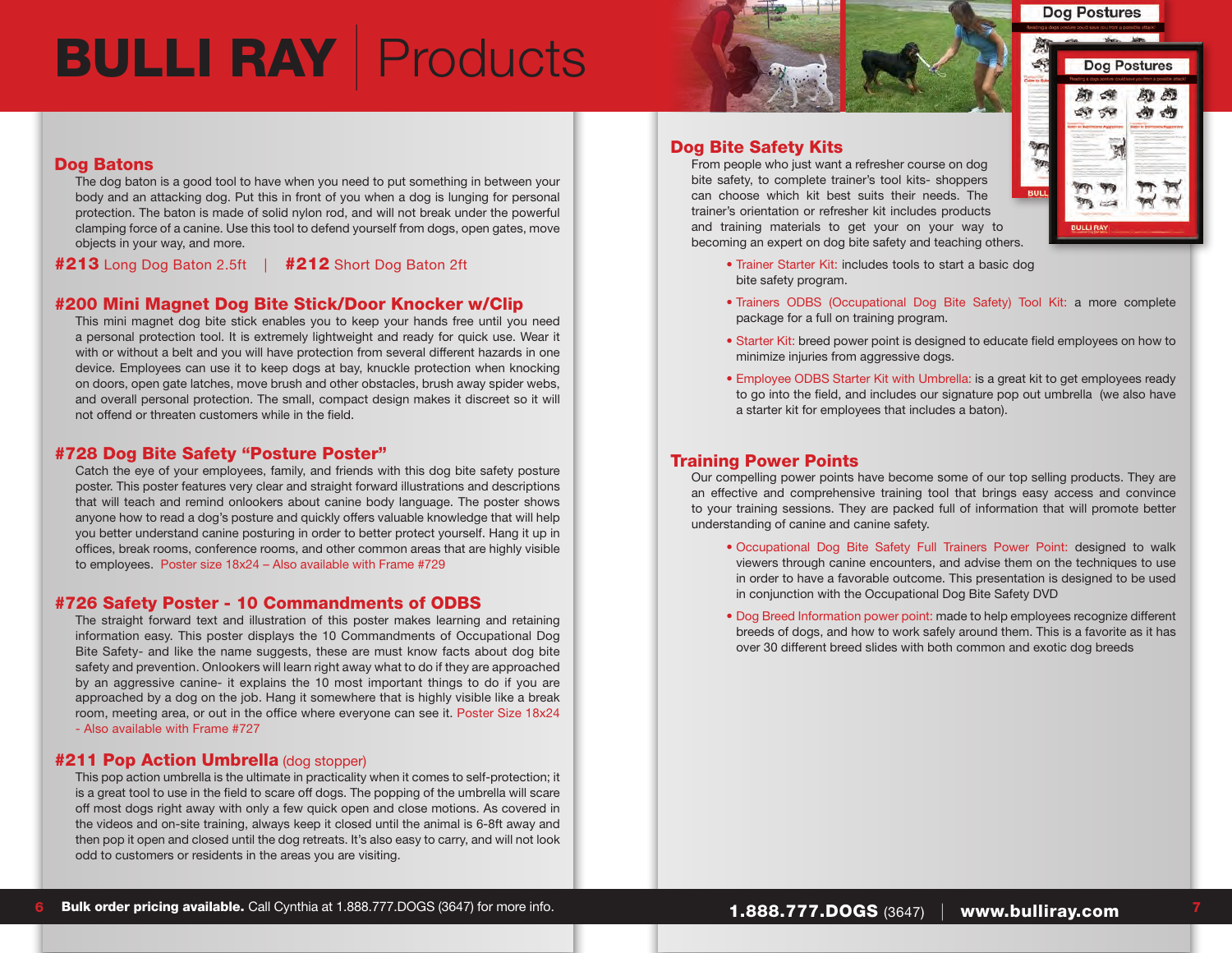### Why BULLI RAY**?**

#### **Bulli Ray is the nation's leading provider of Occupational Dog Bite Safety (ODBS). PERIOD.**

Over 300,000 field personal from over 500 utility, municipality and electrical co-ops have trusted Bulli Ray for their ODBS training. Only Bulli Ray offers the breadth of knowledge, resources, and programs for your organization to truly grow in understanding and effective dog bite avoidance.

#### **With so much at stake, can you afford anything less?**

#### **WHO NEEDS OCCUPATIONAL DOG BITE SAFETY TRAINING?**

Any sector that puts employees into the field will need proper occupational dog bite safety training – this is not a luxury, it can be a matter of life and death! We recommend that all managers, supervisors, and new employees receive training. Veteran employees who have already been trained will need retraining in some cases, especially after a canine encounter doesn't go as well as it should.

There are a wide range of companies that have learned how to protect employees that regularly encounter dogs.

#### **We tailor to industries including:**

- Electric, Gas and Water Utilities
- Municipalities
- Phone Installers
- Cable Installers
- Revenue Protection
- Customer Service
- Collection/Billing
- Delivery
- Insurance Companies (Workman's Compensation)
- Animal Control/ Humane Society/ ASPCA
- Law Enforcement
- Construction
- Public Works
- City & County Inspectors Zoning
- Fire Departments EMT'S (Emergency
- Medical Technicians)
- Adult & Child Protective Services
- Health Department
- Parks and Recreation (Park Rangers)
- HUD- Public Housing
- Home Health Care
- Waste Management (Trash pick-up)

**Bulli Ray is the Dog Bite Safety Company requested by the national conferences.** Naming just a few; National Safety

Council, American Gas Association, American Society of Safety Engineers, Public Power Association, American Water Works Association, American Co-op Association and State Metering Associations. We service the entire United States, and Canada.

#### **CONSIDER THIS:** If you think you can get by without occupational dog bite safety, consider this:

- Not providing adequate dog bite safety training puts workers in peril, and leaves your company vulnerable to million-dollar court judgments.
- Preventing one hospitalization and lost-time accident will pay for the cost of a training seminar.
- Dog bites are one of the fastest growing litigation opportunities today (over \$1 billion in settlements paid each year).
- Dog bite losses exceed \$1 billion per year. In the past several years, there have been 30 to 35 fatal dog attacks in the USA annually. Each year, more than 350,000 dog bite victims are seen in emergency rooms, and approximately 850,000 victims receive some form of medical attention.
- The population of Pit Bulls, Rotweillers, Dogos, Presa Canary, and other aggressive breeds is exploding!

PG&E began using Bulli Ray dog bite prevention training in late 1999. With over 900 meter readers in the field, it was critical we provide the best training available. Since then, Mitzi and Anthony have returned to our company, often twice each year, in order to train new hires and others who have not seen her program. Her training is dynamic and leaves the student with an excellent understanding of canine behavior. Countless dog bites have been avoided because of the training we continue to receive from Mitzi and her team.

Scott Barthelmess, *Former Meter Reader Meter Reading Supervisor and current Senior Product Manager of PG&E's Electronic Meter* 

*Reading system*